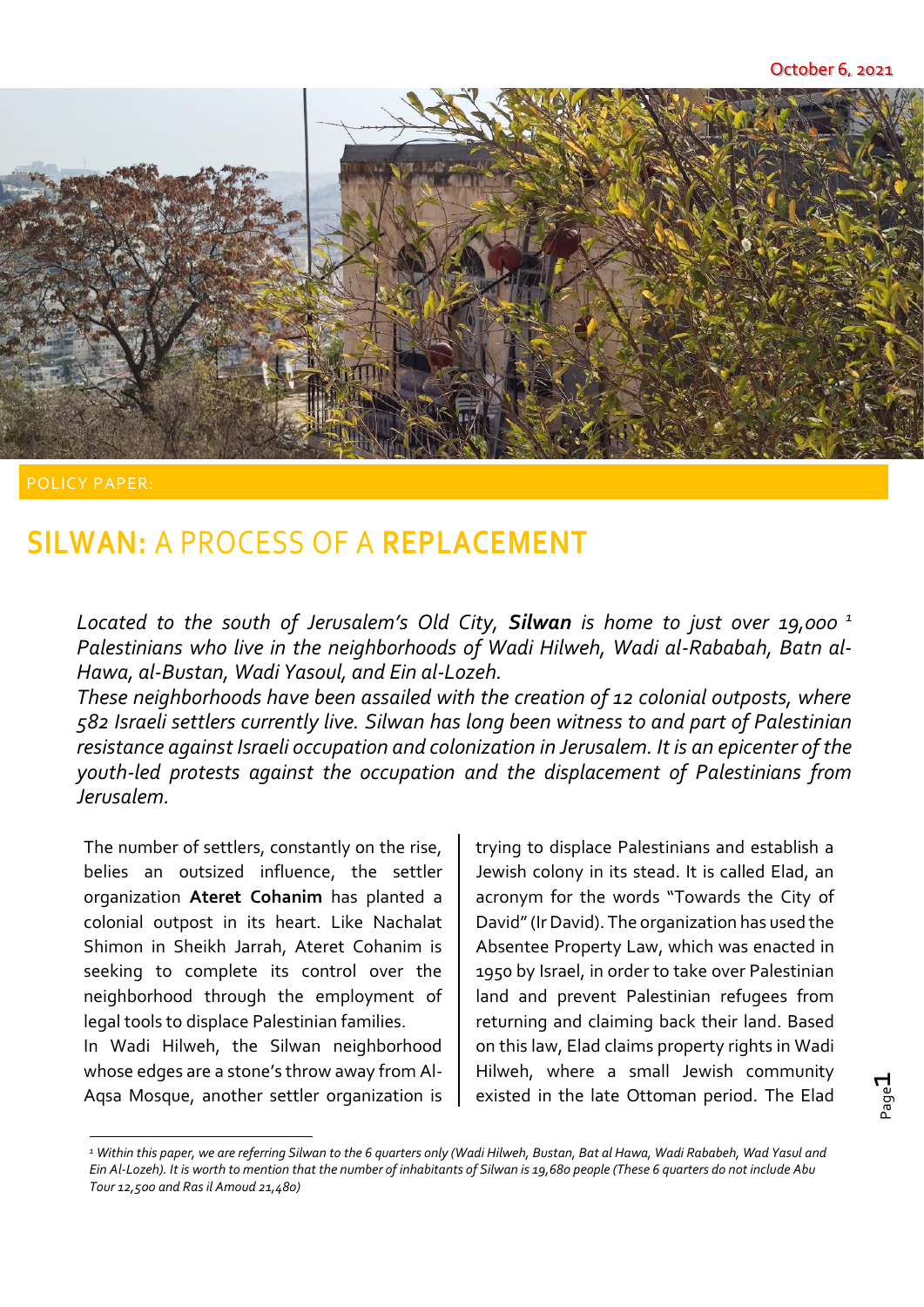Foundation has also established an "archaeological" site in the city, bearing the name of the City of David, which covers twenty-four dunams, and stretches from the al-Dhuhur (Ophel Ridge) area south of the Old City to the Silwan spring. The main objective of this organization is to erase the Palestinian identity of Silwan, presenting it as a biblical site, and forming an exclusionary narrative that denies the very existence of Palestinian culture and presence in the village. This narrative, in turn, is repackaged and displayed to foreign tourists. Before the outbreak of the Covid-19 pandemic, the Elad foundation, enjoying generous support from private donors (including the shady Russian-Israeli billionaire Roman Abramovich) and the Israeli government, used tourism as a major platform for the erasure of Silwan's Palestinian history and the creation of Jewish religious-nationalist hegemonic narrative. In al-Bustan and all other

Silwan neighborhoods, Israel's discriminatory planning policies deny Palestinians the

Old City

right to obtain building permits, exposing them to the omnipresent threat of home demolitions.

From home demolitions to forcible transfer through a variety of "legal" mechanisms; from creating national parks and archaeological sites to plans for constructing a cable car; from attempts to destroy the village's social fabric by recruiting Palestinian brokers and agents to "leak" property to settler organizations to the daily repression by the Israeli occupation police, Silwan encapsulates the story of

Jerusalem: Israel's quest for the demographic reengineering of the city and the mass displacement of

Al-Bustan

Palestinians, and Palestinian resistance and defiance.

The next sections will provide a brief sketch of the most pertinent challenges facing the Palestinian residents of Silwan, while

explaining the tools used by the Israeli government, the occupation municipality, and settlers to implement Israel's colonial and expansionist plans in the village.

#### **Al-Bustan**

Silwan tends to "lead" the way for the highest number of home demolition every year. Between 2011 and 2020, Israeli occupation forces demolished or forced the demolition of 142 Palestinian-owned structures, resulting in the displacement of 214 Palestinians. Sixteen structures in Silwan have been demolished in the first nine months of 2021 alone. The Israeli occupation heaps up political, bureaucratic, and financial obstacles against Palestinians seeking to obtain a building permit, but the absence of master plans in the village, and the absolute prohibition against construction or restoration in certain areas, leave Palestinians with no choice but to build without permit.



An aerial photo of Silwan (2021)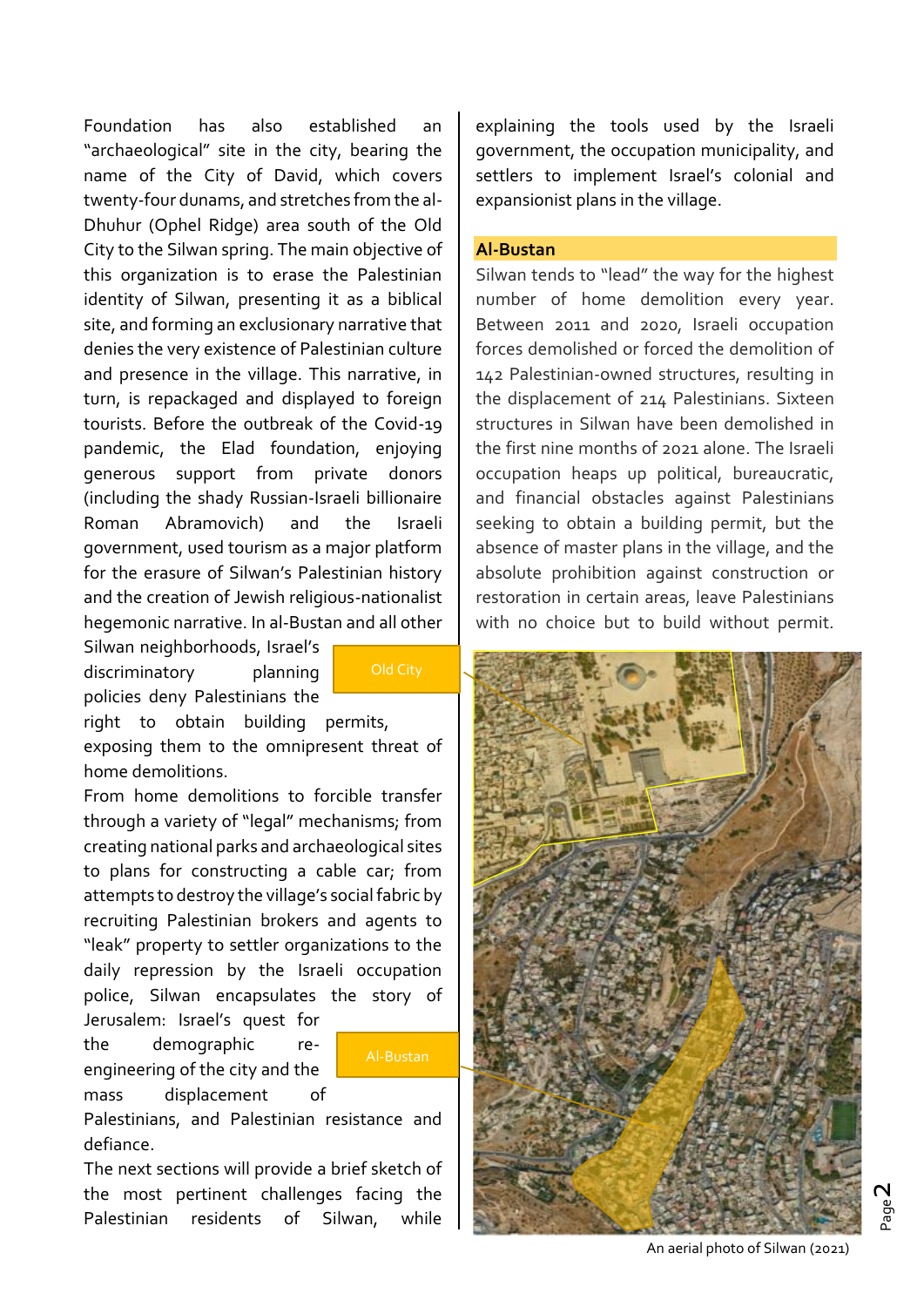Once they receive a demolition order, Palestinians know that in the best-case scenario they can delay the demolition. But delays, while protecting them from immediate demolition, entail the accumulation of fines, imposed on them by the Israeli Court of Legal Affairs for "non-compliance."

The cumulative fines, which may exceed the construction costs at times, explain the trend of so-called "self-demolitions," which has become a real issue in Jerusalem over the past few years. Unable to keep paying the fines and looking to avoid paying the demolition costs imposed on them by the municipality in case of municipal demolition, Palestinians are left with the painful no-choice of having to demolish their homes with their own hands.

While every neighborhood of Silwan has been targeted by demolition orders, **al-Bustan is among the worst hit.** 

Sixty-seven homes in al-Bustan face demolition orders under the pretext of illegal construction. Last August, the Israeli Court of Local Affairs granted fifty-two out of these homes a six-month extension pending the planning progress. The extension requests of the remaining homes were rejected. Under the Amendment to the Israeli Planning and Construction Law, known as the Kaminitz Amendment, the number of extensions given to those who build without permit is significantly reduced as is the extension period. Receiving the extension requires showing that the homeowner has made planning progress that would, at some point, allow them to get a permit. The Kaminitz amendment, adopted by the Israeli parliament in 2017, seeks to speed up the pace of demolitions and reduce the margin for home-saving delays.

It is important to view these figures and details within the larger context of Israel's exclusionary and discriminatory planning policy in Jerusalem that targets Palestinian construction and natural growth while privileging the expansion of Jewish settlements.

#### **The forcible displacement in Batn al-Hawa**

Once you enter Batn al-Hawa, you are immediately struck by the scene of buildings protected by armed private guards and hoisting Israeli flags. These buildings have their own separate parking lots in a neighborhood which is so densely packed, that cars can hardly squeeze through. The presence of Israeli police cars is constant and intimidating. These buildings are occupied by settlers and they have completely changed the face of the neighborhood. The settler invasion of Silwan led to this heavy presence of Israeli militarized police and private security firms and by consequence to constant tension and clashes with the local youngsters. In May 2011 the Palestinian schoolboy Milad Ayyash was shot dead by one of those private security guards when he was coming back from school. It is these private guards, supported and backed by the Israeli border police, that regularly harass and threaten Palestinians in Silwan in general, and in Batn al-Hawa specifically. The colonization campaign in Batn al-Hawa is led by **Ateret Cohanim**, a religious-Zionist settler association. It uses two main tactics to displace Palestinians from Batn al-Hawa. Having anointed itself as a trustee over a plot of land where some 700 Palestinians currently live, Ateret Cohanim claims that this land served as a Jewish endowment for Yemenite Jewish families in the tail end of the nineteenth century. The small Jewish community had already left by 1936, long before the establishment of the state of Israel. After 1948, Silwan came under Jordanian control and Palestinian families purchased or leased the land and built their homes there. Even though the religious trust in whose name Ateret Cohanim is pushing for the displacement of Palestinians stopped operating in the 1930s, the association filed a series of eviction lawsuits against Palestinian families. Among the families facing imminent displacement are the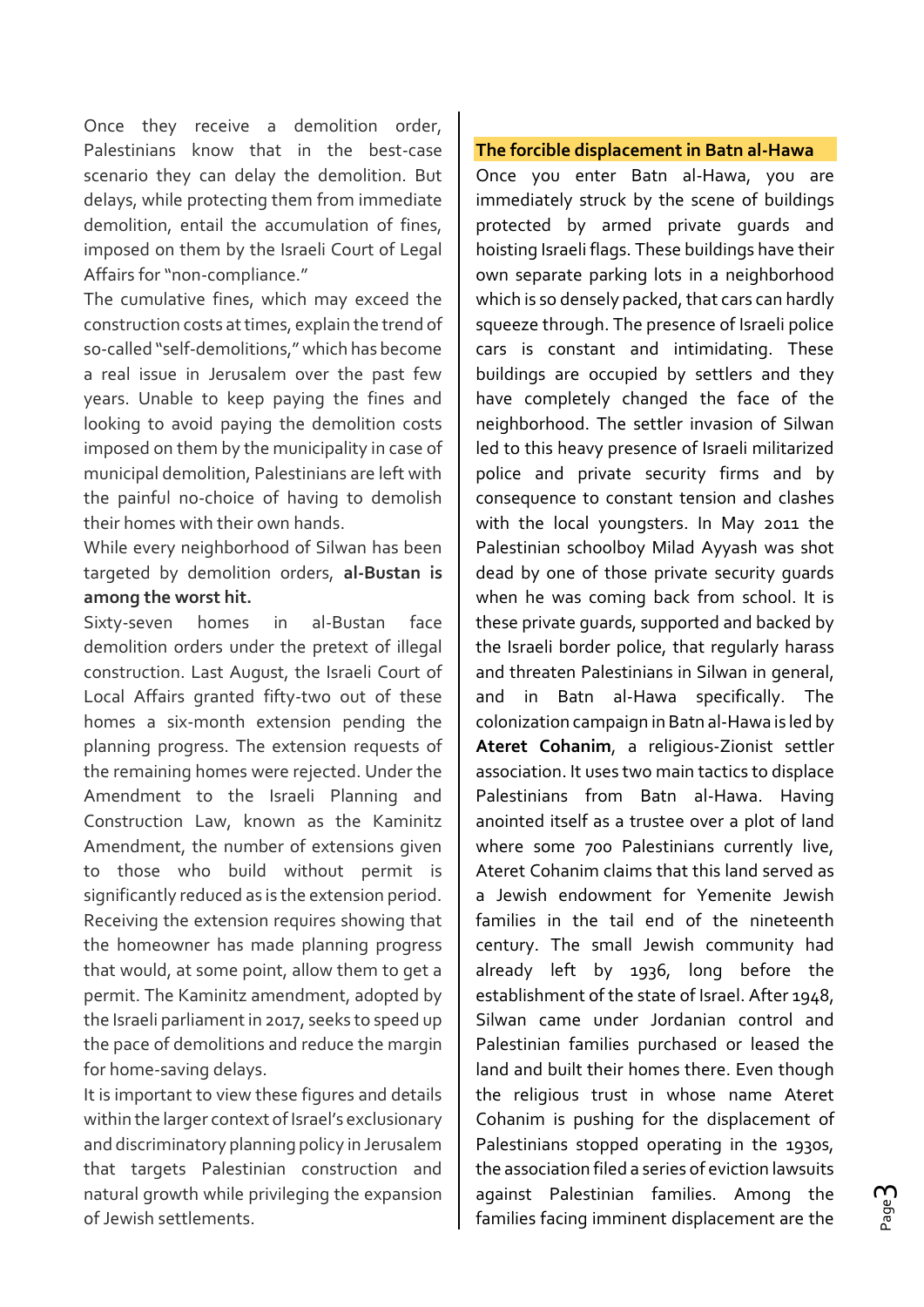Odeh, Shweiki, and Dweik families. After the Israeli Magistrate's Court approved Ateret Cohanim's lawsuit and ordered the eviction of these families, they appealed the decision to the Israeli District court, which rejected their appeals in back-to-back rulings in November 2020. With the stroke of a pen, the Court placed eight Palestinian families consisting of fortyfive persons on the brink of displacement. While the families filed a leave to appeal before the Israeli High Court, they recognize that their chances are incredibly slim, that the Israeli judicial system is not a neutral actor but rather part and parcel of the system that seeks to displace them.

In addition to eviction lawsuits, Ateret Cohanim has worked to recruit local collaborators or brokers in order to purchase some properties in Batn al-Hawa. Palestinians dispute the legality of these sales, insisting that they were facilitated through fabrications and tricks, but they usually stand no chance in court. These deals are known by Palestinians as "leaks" because their homes are effectively snatched from under their noses. The danger of such "leaks" is not limited to the fact that they facilitate settler expansion and Palestinian displacement. By recruiting local collaborators,

in a village famed for its fierce resistance and perseverance, settler organizations seek to destroy Silwan's social fabric and target its cohesion, planting the seeds of mistrust and suspicion among the residents.

### **Wadi Hilweh and the "Ir David" colonial Project**

The Elad foundation, established in 1986 with the explicit aim of "reviving and restoring the biblical City of David," has sought since its establishment to seize large swaths of land and properties in Silwan's Wadi Hilweh, and to instrumentalize a biblical narrative in the service of its colonial campaign. Resorting to the Absentee Property Law, among other draconian tools of seizure, the foundation has seized nearly 40% of Wadi Hilweh's properties. Moreover, the foundation was appointed by the Israeli State as administrator of the national and archaeological site, which it named The City of David, transforming it into a large touristic site devoted to the promotion of a Jewish religious-nationalist narrative and the willful obfuscation of Palestinian history and culture. The Elad foundation looks to further increase the financial gains accrued from administering the archaeological site by



*Crowded houses at Batan Al-Hawa, Silwan*. JLAC® (2016)